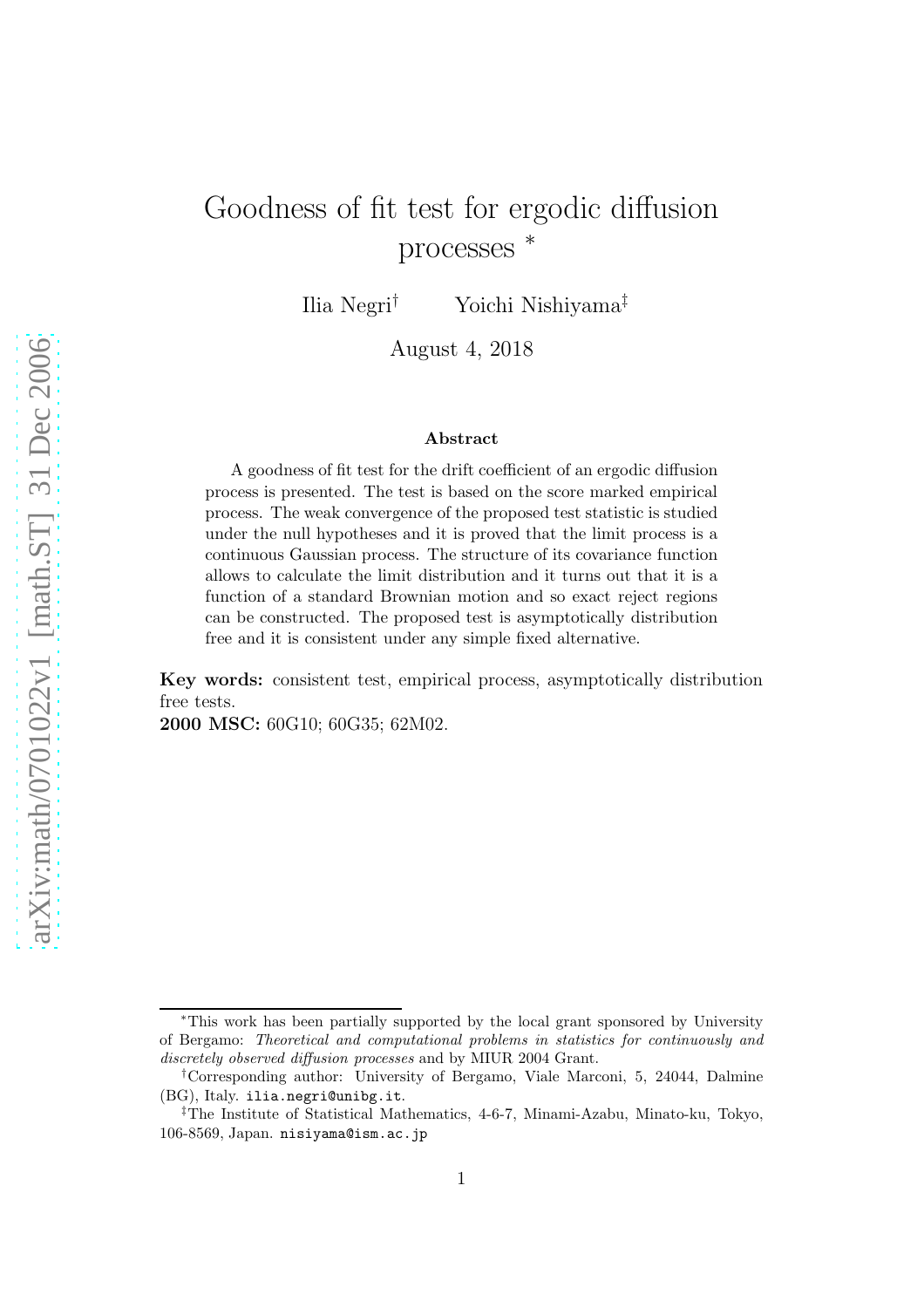### 1 Introduction

Let X be an ergodic diffusion process on  $\mathbb{R}$ , solution of a stochastic differential equation, that is a strong Markov process with continuous sample paths which satisfies  $dX_t = S(X_t)dt + \sigma(X_t)dW_t$ , for  $t > 0$ , with some random initial value  $X_0$ . We consider the nonparametric problem of testing the unknown drift coefficient S on the basis of the continuous observation  $X^T = \{X_t : 0 \le t \le T\}$ . We present a goodness of fit test for the drift coefficient of a diffusion process based on the statistic  $\sup_x |V_T(x)|$  where

$$
V_T(x) = \frac{1}{\sqrt{T}} \int_0^T \mathbf{1}_{(-\infty, x]}(X_t) (dX_t - S_0(X_t) dt).
$$

As usual  $\mathbf{1}_A$  denote the indicator function on a set A. Following Koul and Stute (1999), we call  $V_T$  the *score marked empirical process*. We prove that the test based on the statistic  $\sup_x |V_T(x)|$  is asymptotically distribution free under each simple null hypothesis  $S = S_0$  and it is consistent under any simple fixed alternative  $S = S_1 \neq S_0$ .

Despite the fact of their importance in applications, few works are devoted to the goodness of fit test for diffusions up to our knowledge. So the construction of goodness of fit tests for such kind of model is very important and needs very detailed studies. Kutoyants (2004) discusses some possibilities of the construction of such tests. In particular, he considers the Kolmogorov-Smirnov statistics  $\Delta_T(X^T) = \sup_x \sqrt{T} |\hat{F}_T(x) - F_{S_0}(x)|$ . The goodness of fit test based on this statistics is asymptotically consistent and the asymptotic distribution under the null hypothesis follows from the weak convergence of the empirical process to a suitable Gaussian process (Negri, 1998 and Van der Vaart and Van Zanten, 2005). However, due to the structure of the covariance of the limit process, the Kolmogorov-Smirnov statistics is not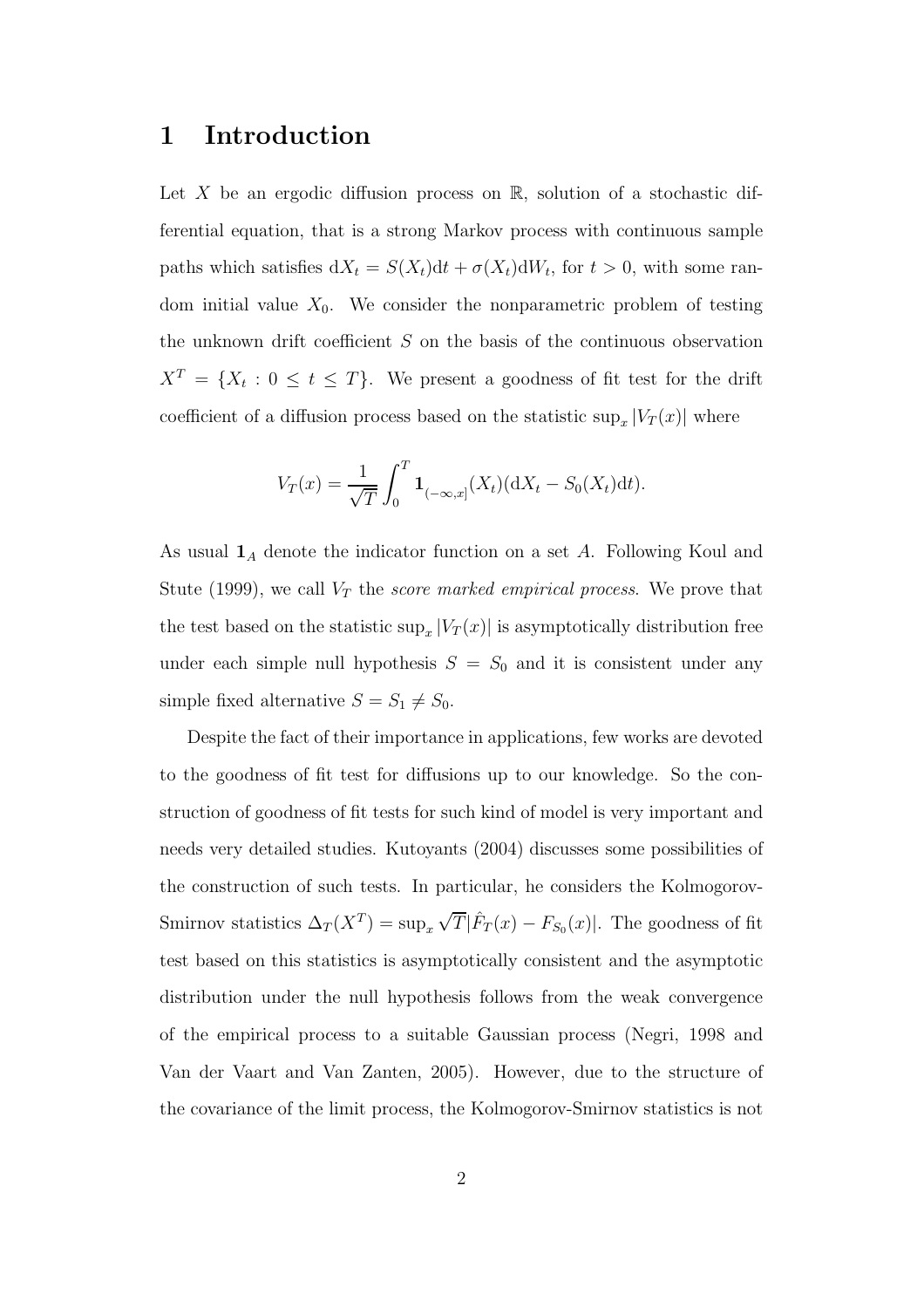asymptotically distribution free in diffusion process models. The statistic proposed here does not have this problem.

We study the weak convergence of the score marked empirical process under the null hypotheses and we prove that the limit process is a continuous Gaussian process. The structure of its covariance function allows us to calculate the limit distribution of the proposed statistic. It turns out that it is a functional of a standard Brownian motion with known distribution and so we can construct exact reject regions.

Koul and Stute (1999) proposed such kind of statistics based on a class of empirical process constructed on certain residuals to check some parametric models for time series. They studied their large sample behavior under the null hypotheses and present a martingale transformation of the underlying process that makes tests based on it asymptotically distribution free. Some considerations on consistency have also been done. For the same model studied here the problem of testing different parametric form of the drift coefficient is well developed (see for example Lin'kov, 1981, Kutoyants, 2004 and references therein).

The work is organized as follows. In the next section we present the model, its properties and some general conditions and assumptions used through all the text. In Section [3](#page-4-0) we prove the weak convergence of the proposed statistic in a more general context. This result is interesting by itself. Section [4](#page-7-0) is devoted to the presentation of the test problem and to the study of the proposed statistic under the null hypothesis. Finally in Section [5](#page-10-0) we study the behavior of the statistics under the alternative hypothesis and we prove that the test is consistent.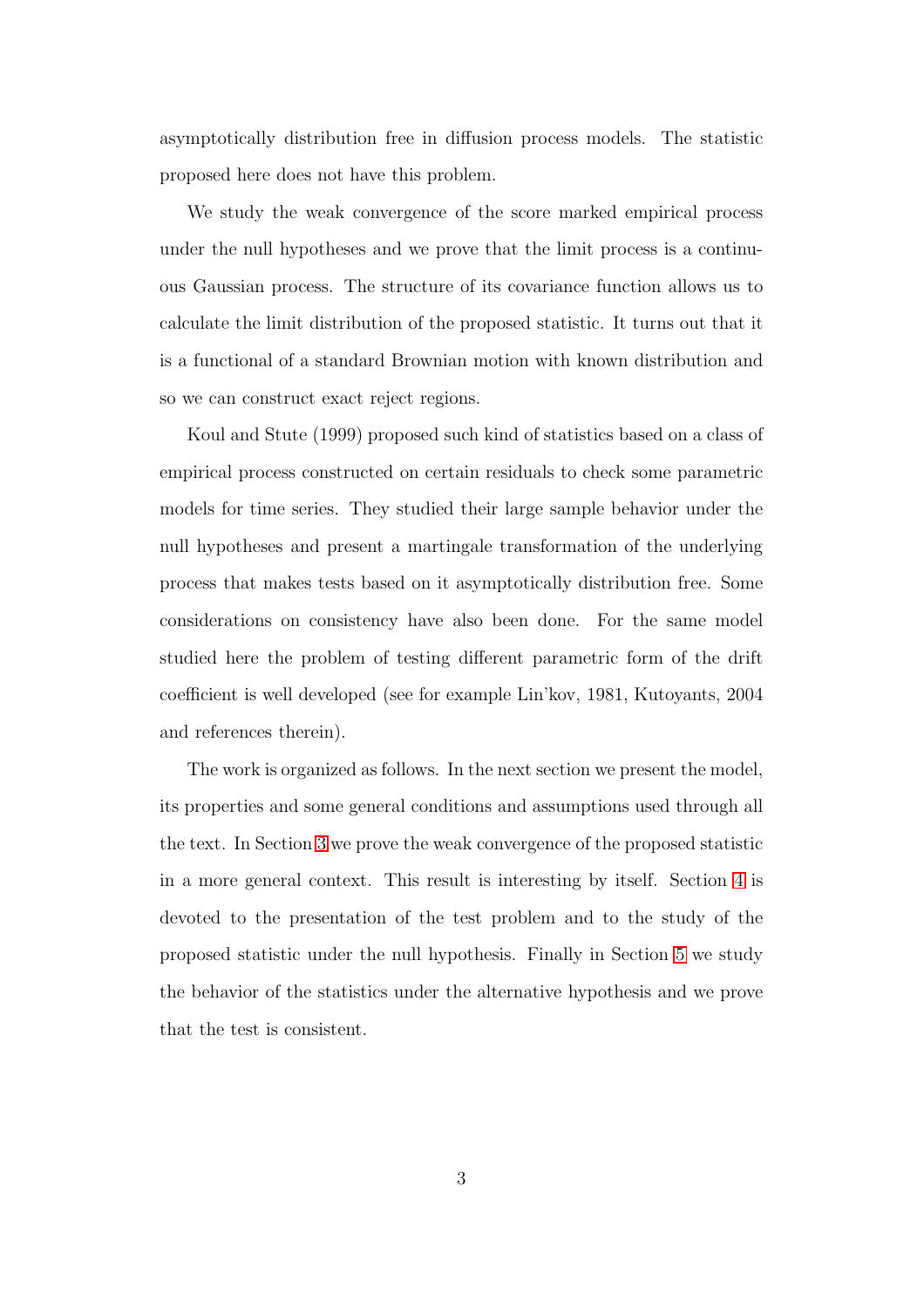# 2 Preliminaries

Given a general stochastic basis, that is, a probability space  $(\Omega, \mathcal{A}, P)$  and a filtration  $\{\mathcal{A}_t\}_{t>0}$  of  $\mathcal{A}_t$ , let us consider a one dimensional diffusion process solution of the following stochastic differential equation

<span id="page-3-0"></span>
$$
\begin{cases} dX_t = S(X_t)dt + \sigma(X_t)dW_t \\ X_0 = \xi, \end{cases}
$$
 (1)

where  $\{W_t : t \geq 0\}$  is a standard Wiener process, and the initial value  $X_0 = \xi$  is independent of  $W_t$ ,  $t \geq 0$ . The drift coefficient S will be supposed unknown to the observer and the diffusion coefficient  $\sigma^2$  will be a known positive function. Let us introduce the following condition.

**ES**. The function S is locally bounded, the function  $\sigma^2$  is continuous and bounded and for some constant  $A > 0$ , the condition  $xS(x) + \sigma(x)^2 \leq$  $A(1+x^2), x \in \mathbb{R}, holds.$ 

Under condition  $\mathcal{ES}$  the equation [\(1\)](#page-3-0) has an unique weak solution (see Durrett, 1996, p. 210). The scale function of a diffusion process solution of the stochastic differential equation [\(1\)](#page-3-0) is defined by

$$
p(x) = \int_0^x \exp\left\{-2\int_0^y \frac{S(v)}{\sigma^2(v)} dv\right\} dy.
$$

The speed measure of the diffusion process [\(1\)](#page-3-0) is defined by  $m<sub>S</sub>(dx)$  = 1  $\frac{1}{\sigma(x)^2 p'(x)} dx$ . Let us introduce the following condition:

RP. The scale function is such that

$$
\lim_{x \to \pm \infty} p(x) = \pm \infty
$$

and the speed measure  $m<sub>S</sub>$  is finite.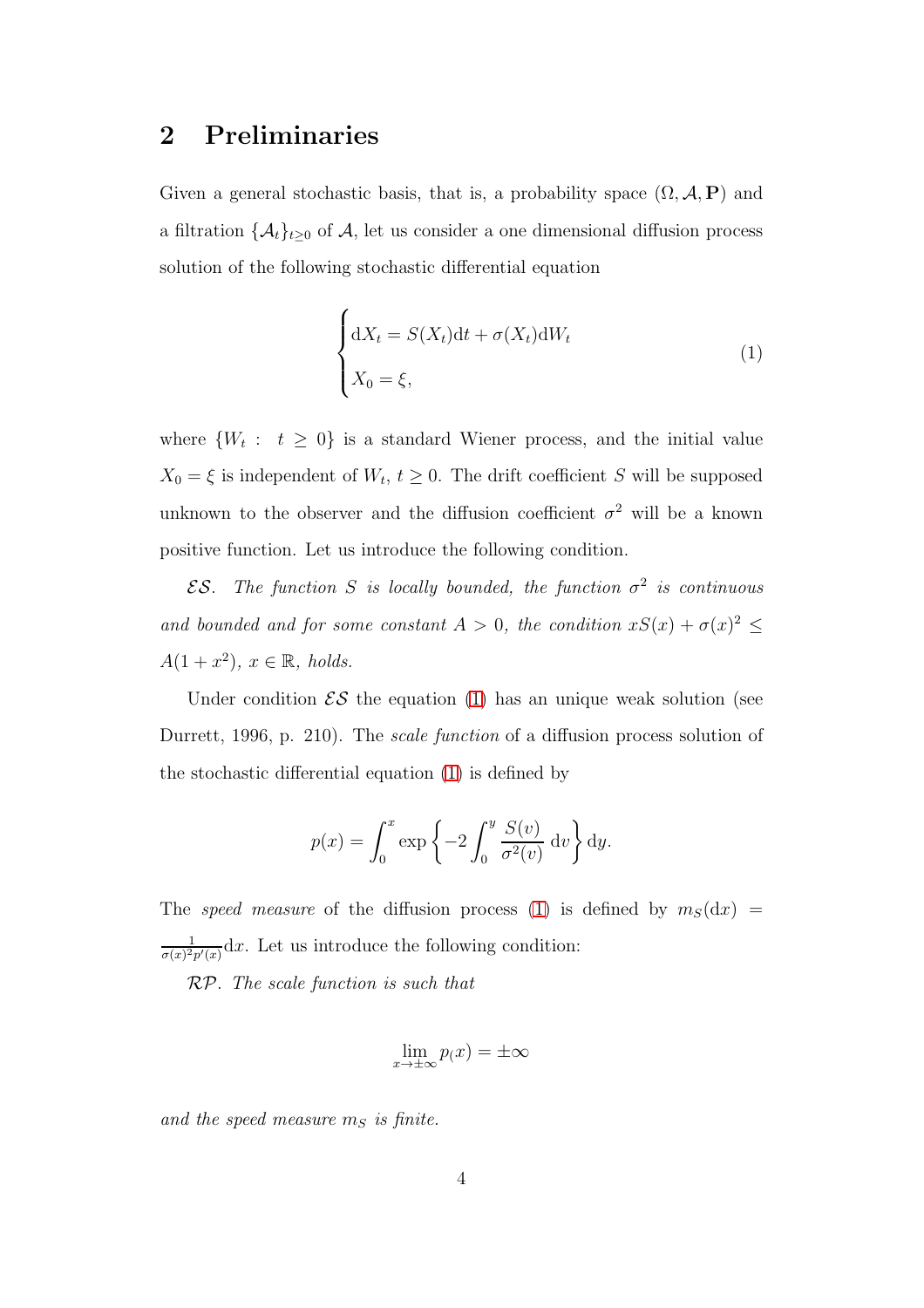If the condition  $\mathcal{RP}$  is satisfied then the process  $\{X_t : t \geq 0\}$ , weak solution of [\(1\)](#page-3-0), has the ergodic property (see for example Gikhman and Skorohod, 1972 or Durrett, 1996), that is, there exists an unique invariant probability measure  $\mu_S$  such that for every measurable function  $g \in \mathcal{L}_1(\mu_S)$ we have with probability one,

$$
\lim_{T \to \infty} \frac{1}{T} \int_0^T g(X_t) dt = \int_{\mathbb{R}} g(z) \mu_S(dz).
$$

Moreover the invariant measure  $\mu_S$  has a density given by

$$
f_S(y) = \frac{1}{m_S(\mathbb{R})\sigma(y)^2} \exp\left\{2\int_0^y \frac{S(v)}{\sigma(v)^2} dv\right\},\,
$$

where

$$
m_S(\mathbb{R}) = \int_{-\infty}^{\infty} \frac{1}{\sigma(x)^2} \exp\left\{2 \int_0^x \frac{S(v)}{\sigma^2(v)} dv\right\} dx
$$

<span id="page-4-0"></span>is finite.

# 3 A limit theorem

In this section we present a theorem on the weak convergence of a stochastic process that is interesting by itself. Let us consider a diffusion process  $X =$  $\{X_t : t \geq 0\}$  on an open interval  $I \subseteq \mathbb{R}$ , that is a strong Markow process with continuous sample paths taking values on  $I$ , not necessarily solution of a differential stochastic equation of type  $(1)$ . Assume that X is regular, which implies that the scale function  $p$  and the speed measure  $m$  of the diffusion are well defined (see Rogers and Williams, 2000). Under the assumption that the speed measure m is finite, and denoting by  $\mu$  the normalized speed measure,  $\mu = \frac{m}{m}$  $\frac{m}{m(I)}$ , it follows that the diffusion process X is positive recurrent and it has the ergodic property, with  $\mu$  as invariant measure. For every  $x \in I$  and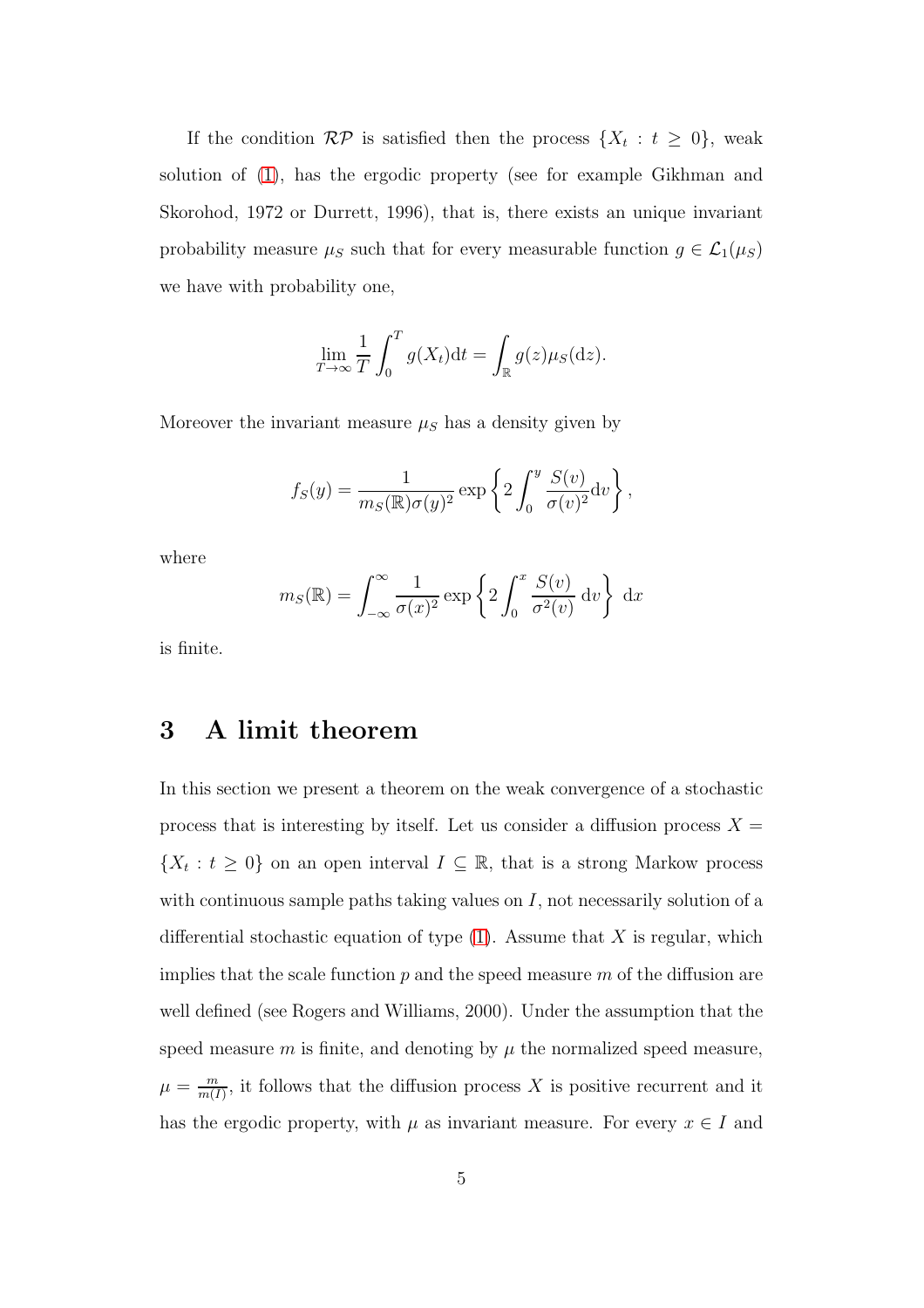$t \geq 0$ , the local time for the diffusion X in the point x at time t is denoted  $L_t^X(x)$ . The process  $\{L_t^X(x) : x \in I, t \geq 0\}$ , is countinuous and increasing in t and continuous and nonnegative in  $x$ . The main theorem for local time is the occupation time formula. For a diffusion process it can be written as

<span id="page-5-0"></span>
$$
\int_{0}^{t} h(X_{s})ds = \int_{I} L_{t}^{X}(x)h(x)p'(x)m(dx).
$$
 (2)

for every measurable function  $h: I \to \mathbb{R}$ . Let us denote the diffusion local time for X with respect to the speed measure (see Van der Vaart and Van Zanten, 2005 and Itô and McKean, 1965) as  $l_t^X(x) = L_t^X(x)p'(x)$ . The random function  $x \to l_t^X(x)$  can be chosen continuos and has compact support. If the measure  $m$  is finite then it holds that

<span id="page-5-1"></span>
$$
\frac{1}{t} \sup_{x \in I} l_t^X(x) = O_{\mathbf{P}}(1).
$$
\n(3)

See theorem 4.2 of Van der Vaart and Van Zanten (2005) and also Van Zanten (2003).

Let a standard Wiener process  $W$  be given on the same stochastic basis where X is defined. Let us consider the process  $M = \{M_t(\psi): t \geq 0, \psi \in \mathcal{F}\}$ defined by

$$
M_t(\psi) = \int_0^t \psi(X_s) \mathrm{d}W_s,
$$

where  $\psi$  belongs to a countable class  $\mathcal F$  of elements of  $\mathcal L^2(I,m(\mathrm{d}x))$ . To measure the distance between functions in  $\mathcal F$  we use the semimetric  $\rho$ 

$$
\rho(\psi,\varphi) = \sqrt{\int_I |\psi(y) - \varphi(y)|^2 m(\mathrm{d}y)}.
$$

For every  $\psi \in \mathcal{F}$  the process  $M(\psi) = \{M_t(\psi) : t \geq 0\}$  is a continuous local martingale. Following Nishiyama (1999), definition 2.1, the quadratic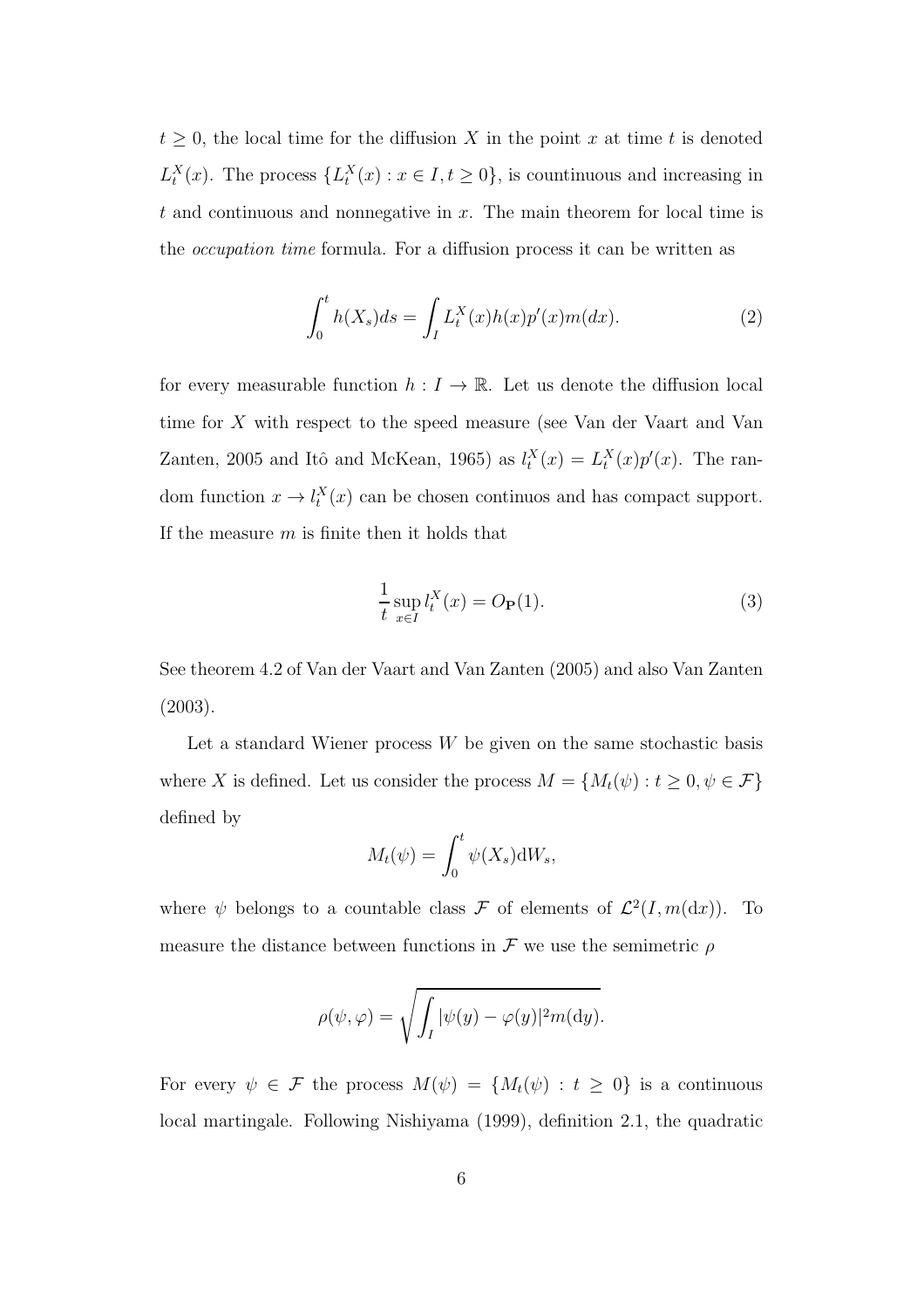$\rho$ -modulus for the process  $V = \{V_t(\psi) : t \geq 0, \psi \in \mathcal{F}\}\$ , where  $V_t(\psi) =$  $\frac{1}{\sqrt{t}}M_t(\psi)$ , is defined as

$$
||V||_{\rho,t} = \sup_{\rho(\psi,\varphi)>0} \frac{\sqrt{\frac{1}{t} \langle M(\psi) - M(\varphi) \rangle_t}}{\rho(\psi,\varphi)}.
$$

Here  $\langle M \rangle = {\langle \langle M \rangle_t : t \geq 0}$  denotes the quadratic variation process of a continuous local martingales M.

Let us denote with  $N(\epsilon, \mathcal{F}, \rho)$  the smallest number of closed balls, with  $\rho$ -radius  $\epsilon > 0$ , which cover the set  $\mathcal{F}$ .

<span id="page-6-0"></span>**Theorem 1.** Let  $\mathcal{F} \subset \mathcal{L}^2(I, m(dx))$  be countable. Then for all  $\delta$ , K and  $t > 0$  it holds that

$$
\mathbf{E} \sup_{\rho(\psi,\varphi)<\delta} |V_t(\psi)-V_t(\varphi)| \mathbf{1}_{\{\xi_t\leq K\}} \leq cK \int_0^{\delta} \sqrt{\log N(\epsilon,\mathcal{F},\rho)} \mathrm{d}\epsilon,
$$

where  $c > 0$  is an universal constant and  $\{\xi_t : t > 0\}$  is a stochastic process which satisfies  $\xi_t = O_P(1)$ , as t goes to infinity.

Proof. We have

$$
\langle V(\psi) \rangle_t = \frac{1}{t} \int_0^t \psi(X_s)^2 ds
$$

and from the occupation formula [\(2\)](#page-5-0) for the diffusion local time of a diffusion process we can write

$$
\frac{1}{t}\int_0^t \psi(X_s)^2 ds = \frac{1}{t}\int_I \psi(x)^2 l_T^X(x) m(dx).
$$

So we have

$$
||V||_{\rho,t} = \sup_{\rho(\psi,\varphi)>0} \frac{\sqrt{\frac{1}{t} \int_I (\psi(x) - \varphi(x))^2 l_T^X(x) m(\mathrm{d}x)}}{\rho(\psi,\varphi)} \le \sqrt{\frac{1}{t} \sup_{x \in I} l_T^X(x)}.
$$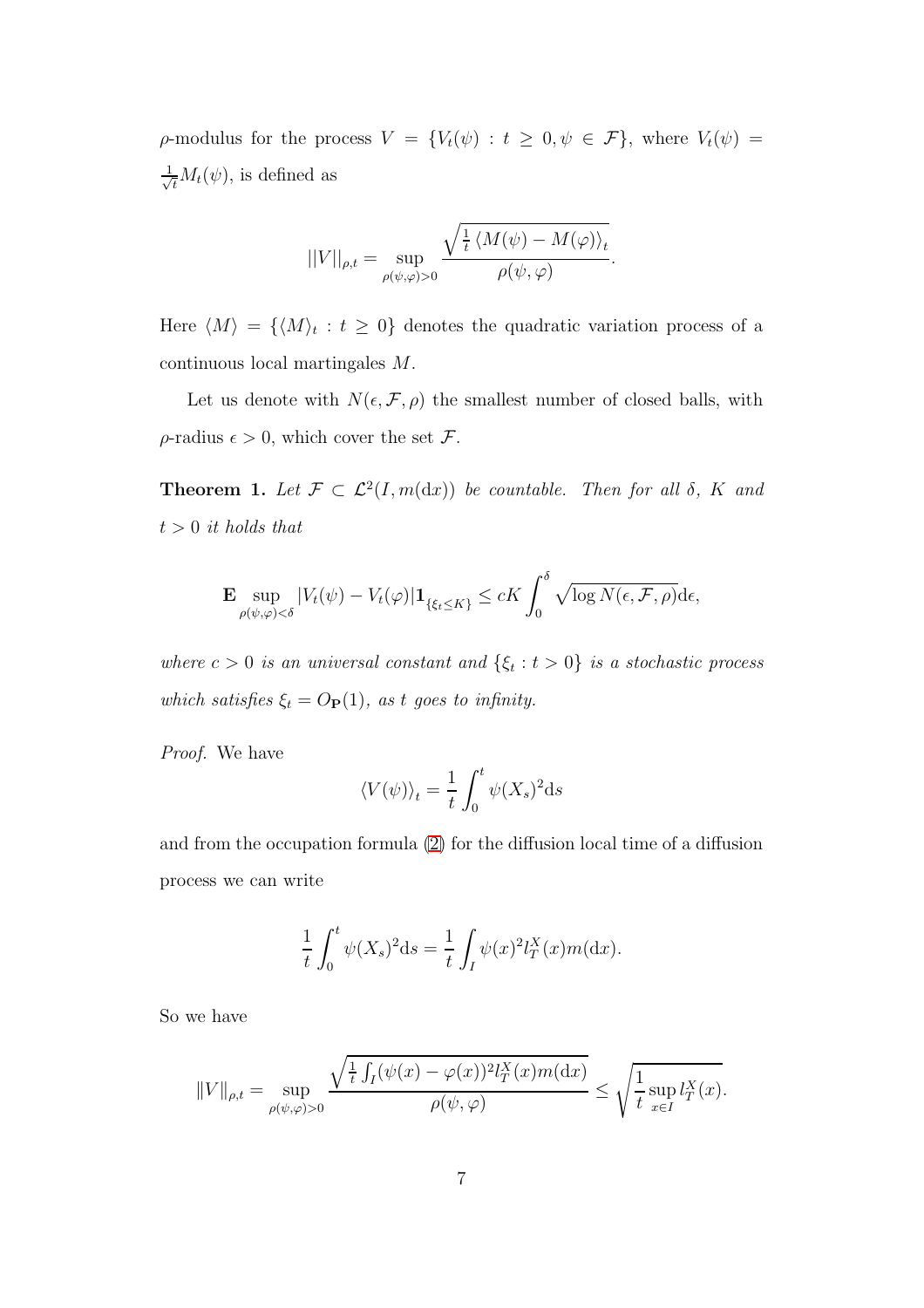Now recalling [\(3\)](#page-5-1) the result follows from the theorem 2.3 in Nishiyama (1999) if we pose  $\xi_t = \sqrt{\frac{1}{t}}$  $\frac{1}{t}$  sup<sub> $x \in I$ </sub>  $l_t^X(x)$ .  $\Box$ 

Let us denote with  $\ell^{\infty}(\mathcal{F})$  the space of bounded functions  $\mathcal{Z}: \mathcal{F} \to \mathbb{R}$ equipped with the uniform norm  $||\mathcal{Z}||_{\infty}=\sup_{\varphi\in\mathcal{F}}|\mathcal{Z}(\varphi)|.$ 

On the space  $\ell^{\infty}(\mathcal{F})$  we introduce the Gaussian process  $\{\Gamma(\psi): \psi \in \mathcal{F}\}\$ with mean zero and covariance function given by

$$
g(\psi, \varphi) = \int_I \psi(z) \varphi(z) \mu(\mathrm{d}z).
$$

<span id="page-7-1"></span>**Theorem 2.** Let  $\mathcal{F} \subset \mathcal{L}^2(I,m(\mathrm{d}x))$  be countable and  $\int_0^1 \sqrt{\log N(\epsilon,\mathcal{F},\rho)}\mathrm{d}\epsilon$  be finite. Then the family of stochastic maps  $\{V_t(\psi) : \psi \in \mathcal{F}\}\$  weakly converges on the space  $\ell^{\infty}(\mathcal{F})$ , as t goes to infinity, to the Gaussian process  $\{\Gamma(\psi):$  $\psi \in \mathcal{F}$ .

*Proof.* The convergence of the finite dimensional laws  $(V_t(\psi_1), \ldots V_t(\psi_k))$  to the law of  $(\Gamma(\psi_1), \ldots, \Gamma(\psi_k))$ , for every finite k follows from the central limit theorem for stochastic integrals (see Kutoyants, 2004). The tightness fol-lows from Theorem [1,](#page-6-0) assuming that  $\int_0^1 \sqrt{\log N(\epsilon, \mathcal{F}, \rho)} d\epsilon$  is finite (see also Nishiyama, 2000).  $\Box$ 

### <span id="page-7-0"></span>4 Goodness of fit test

Let us introduce our testing problem. Suppose that we observe the process  $\{X_t: 0 \le t \le T\}$ , solution of the stochastic differential equation [\(1\)](#page-3-0) and we wish to test the two different simple hypotheses

$$
H_0: S = S_0
$$
  

$$
H_1: S = S_1,
$$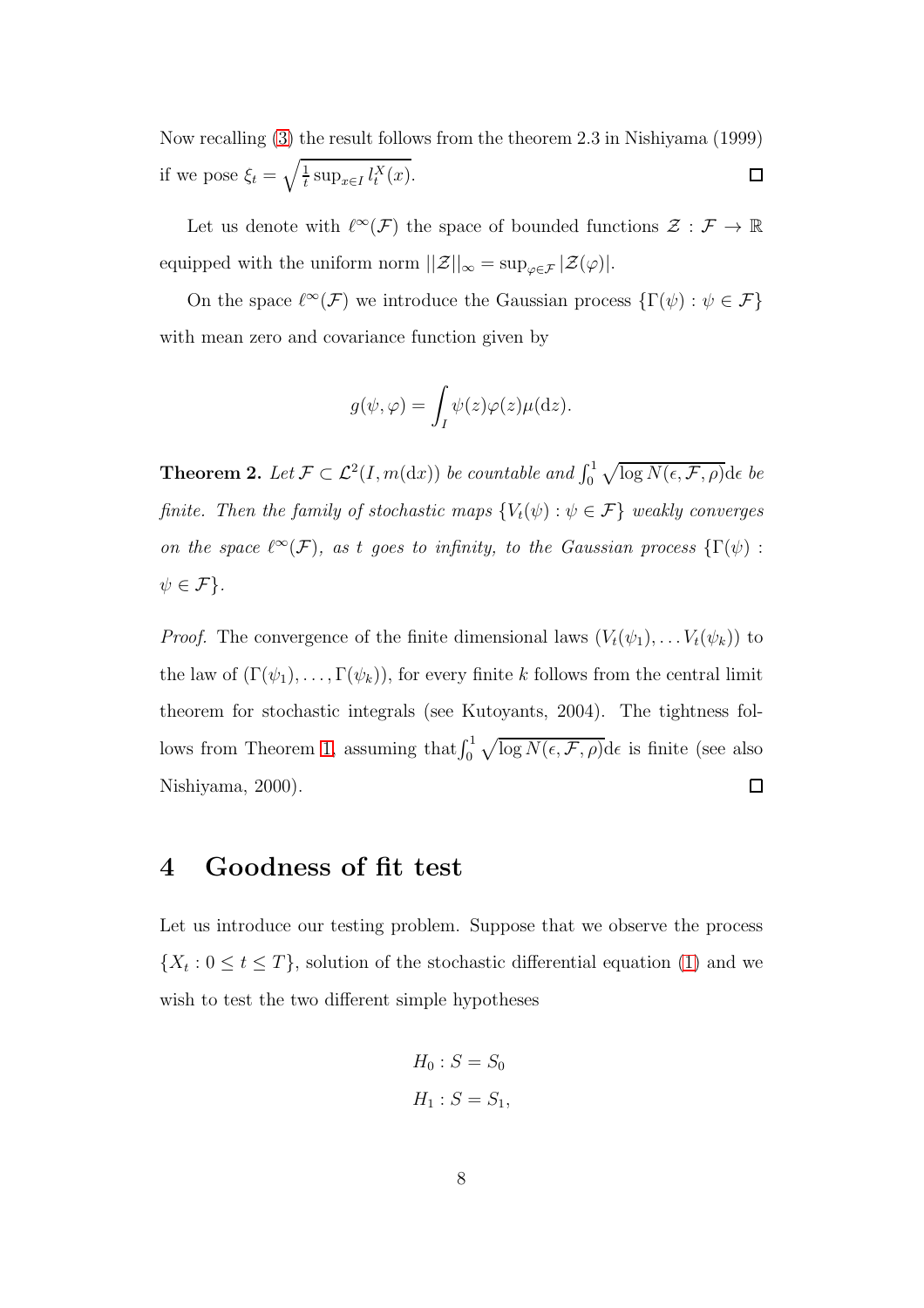where  $S_1 \neq S_0$  means

$$
\sup_{x \in \mathbb{R}} |S_1(x) - S_0(x)| > 0.
$$

We suppose that  $S_0$  and  $S_1$  belong to the class  $S_\sigma$  defined for a fixed function  $\sigma$  as

$$
\mathcal{S}_{\sigma} = \{ S : \text{conditions } \mathcal{ES} \text{ and } \mathcal{RP} \text{ are fulfilled} \}.
$$

For every  $x \in \mathbb{R}$ , let us introduce the *score marked empirical process* 

$$
V_T(x) = \frac{1}{\sqrt{T}} \int_0^T \mathbf{1}_{(-\infty, x]}(X_t) (dX_t - S_0(X_t) dt)
$$
  
= 
$$
\frac{1}{\sqrt{T}} \int_0^T \mathbf{1}_{(-\infty, x]}(X_t) \sigma(X_t) dW_t.
$$

The process  $\{V_T(x) : x \in \mathbb{R}\}\$  takes values in  $C_B(\mathbb{R})$ , the space of the continuous bounded function on R. Let us introduce in this space the  $\sigma$ -algebra of borel set  $\mathcal B$  generated by the open sets of  $C_B(\mathbb{R})$  induced by the norm  $||f|| = \sup_{x \in \mathbb{R}} |f(x)|$  for every  $f \in C_B(\mathbb{R})$ .

Let us introduce our test procedure. Fix a number  $\varepsilon \in (0,1)$  and let us consider the class of *asymptotic test of level*  $1 - \varepsilon$  or *size*  $\varepsilon$ . Given any statistical decision function  $\phi_T = \phi_T(X^T)$ , the expected value of  $\phi_T(X^T)$  is the probability to reject  $H_0$  having the observation  $X^T = \{X_t : 0 \le t \le$ T}. Let us denote by  $\mathbf{E}_S^T$  the mathematical expectation with respect to the measures  $\mathbf{P}_S^T$  induced by the process  $\{X_t : 0 \le t \le T\}$  in the space  $C[0, T]$ (the space of all the continuos functions on  $[0, T]$ ). We define the class of all the test of asymptotic level  $1 - \varepsilon$  as

$$
\mathcal{K}_{\varepsilon} = \left\{ \phi_T : \limsup_{T \to +\infty} \mathbf{E}_{S_0}^T \phi_T(X^T) \leq \varepsilon \right\}.
$$

The power function of the test based on  $\phi_T$  is the probability of the true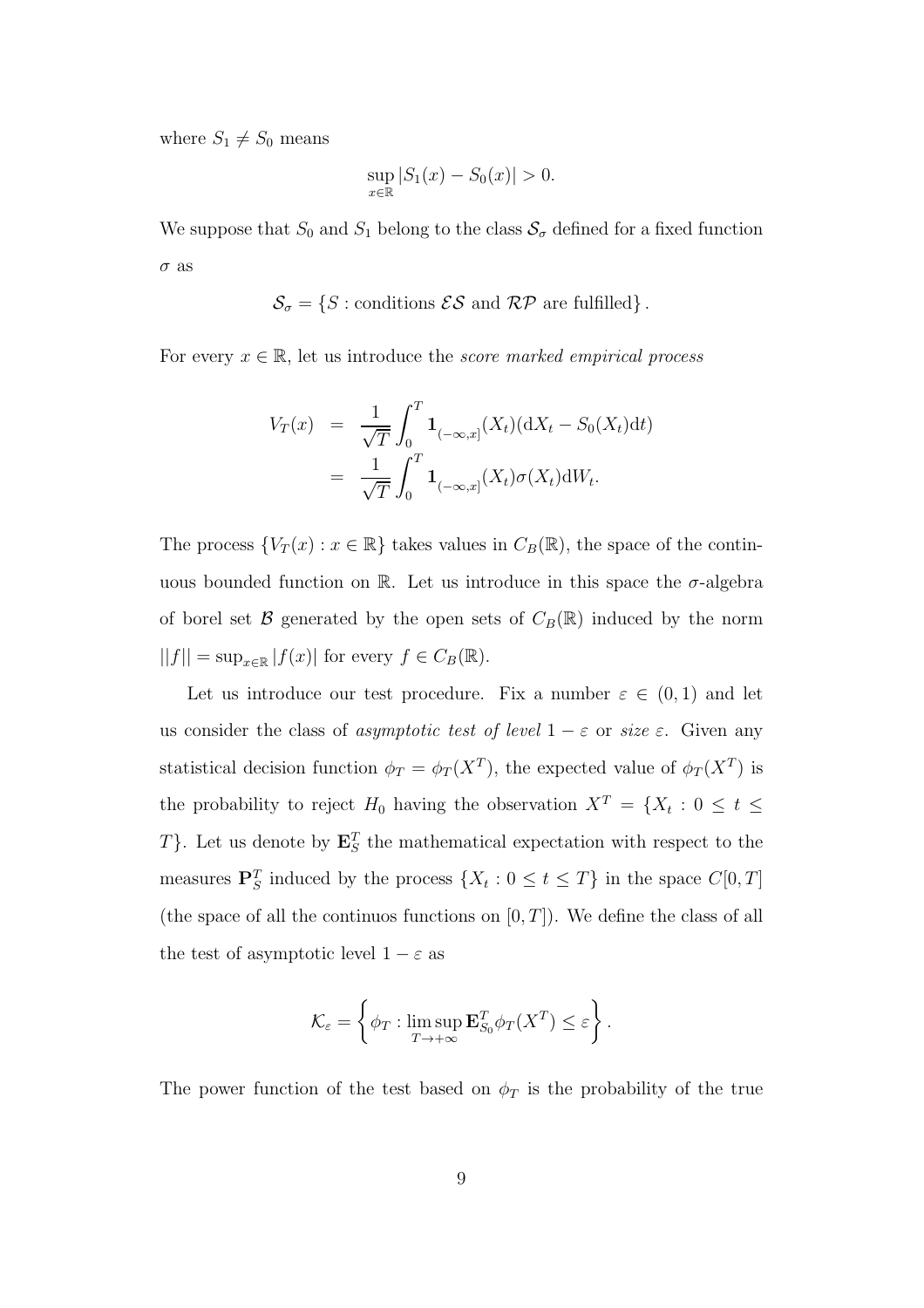decision under  $H_1$ , and is given by

$$
\beta_t(\phi_T) = \mathbf{E}_{S_1}^T \phi_T(X^T).
$$

A test procedure is consistent if

$$
\lim_{T \to +\infty} \mathbf{E}_{S_1}^T \phi_T(X^T) = 1.
$$

Let us introduce in the space  $(C_B(\mathbb{R}), \mathcal{B})$  the Gaussian process  $\{\Gamma(x) : x \in \mathbb{R}\}\$ with mean zero and covariance function given by  $G(x, y) = g_{S_0}^2(x \wedge y)$ , where

$$
g_{S_0}^2(z) = \int_{-\infty}^{+\infty} \mathbf{1}_{(-\infty, z]}(y) \sigma(y)^2 f_{S_0}(y) dy
$$

Note that  $\sup_z g_{S_0}^2(z)$  is finite if  $\sigma^2$  is bounded. Since the function  $g_{S_0}$  is nondecreasing and nonnegative the limit process  $\{\Gamma(x): x \in \mathbb{R}\}\$  admits the following representation in distribution

<span id="page-9-0"></span>
$$
\Gamma(x) = B(g_{S_0}(x))\tag{4}
$$

for every  $x \in \mathbb{R}$ , where B denote a standard Brownian motion on the positive real line. The weak convergence of the process  $\{V_T(x) : x \in \mathbb{R}\}\)$  to the process  ${\{\Gamma(x): x \in \mathbb{R}\}\}$  in the space  $(C_B(\mathbb{R}), \mathcal{B})$  is immediate if we apply Theorem [2](#page-7-1) to the functions  $\psi(y) = \mathbf{1}_{(-\infty,x]}(y)\sigma(y)$ . Here we remark that the class  $\mathcal F$ in Theorem [2](#page-7-1) has to be countable. However the process  $\{V_T(x) : x \in \mathbb{R}\}\$ is continuous in  $x$ , so in the current situation we can consider such class of functions. This result on the weak convergence of process  $V_T$ , the continuous mapping theorem and the representation [\(4\)](#page-9-0) yield the following relations in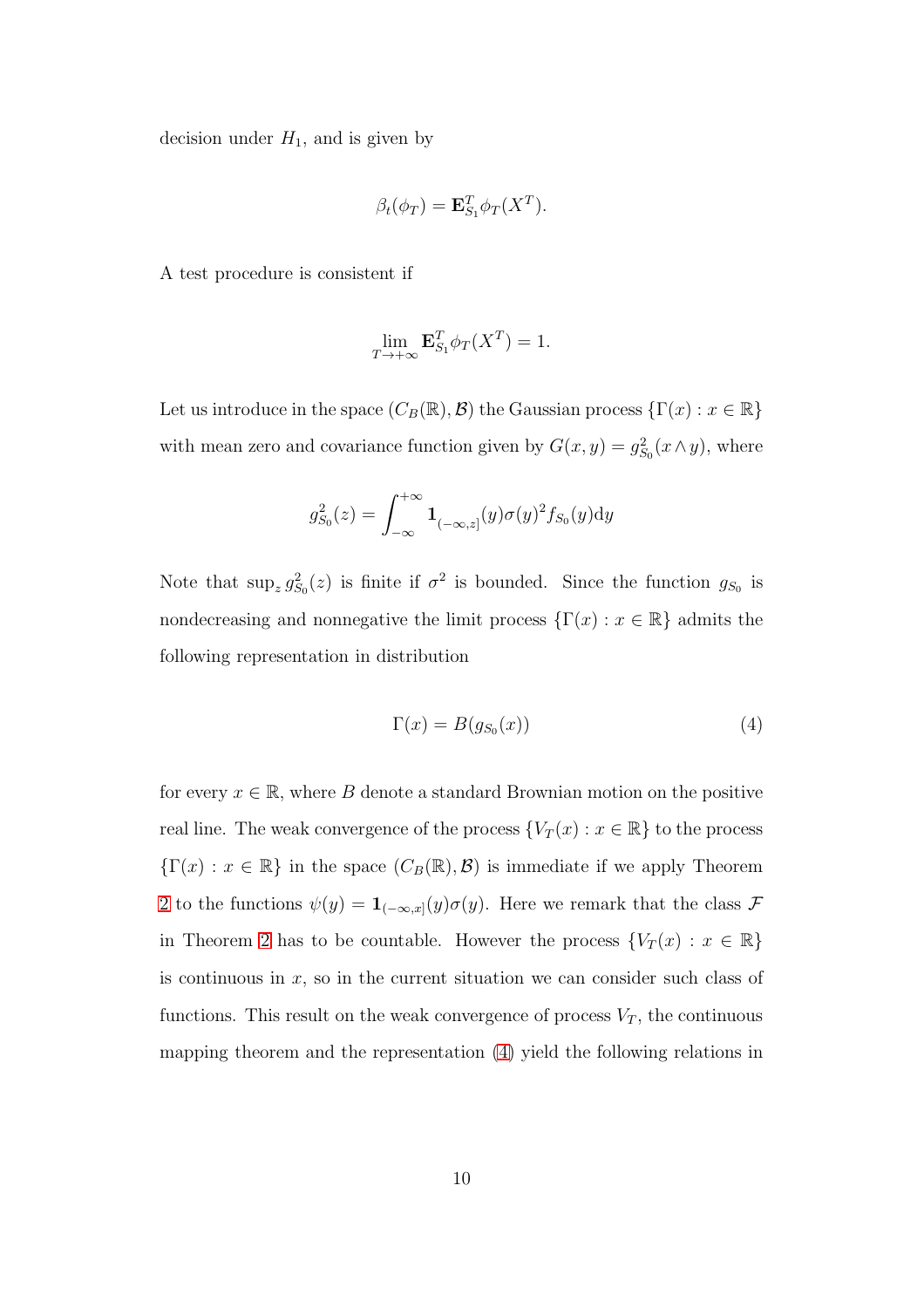distribution

$$
\sup_{x \in \mathbb{R}} |V_T(x)| \Rightarrow \sup_{x \in \mathbb{R}} |\Gamma(x)| = \sup_{0 \le t \le g_{S_0}^2(\infty)} |B(t)| = g_{S_0}(\infty) \sup_{0 \le t \le 1} |B(t)|
$$

where  $g_{S_0}^2(\infty) = \int_{\mathbb{R}} \sigma(y)^2 f_{S_0}(y) dy$  is finite, and  $\Rightarrow$  denote the weak convergence as T goes to infinity. We will consider the following statistical decision function

$$
\phi_T^* = \mathbf{1}_{\left\{\frac{1}{g_{S_0}(\infty)} \sup_{x \in \mathbb{R}} |V_T(x)| > c_{\varepsilon}\right\}}
$$

where the *critical value*  $c_{\varepsilon}$  is defined by

$$
\mathbf{P}\left(\sup_{0\leq t\leq 1}|B(t)|>c_{\varepsilon}\right)=\varepsilon.
$$

So we have proved that  $\phi_T^* \in \mathcal{K}$  and that the test is asymptotically distribution free. To be the introduced statistical procedure useful we have to study the asymptotic properties of the statistics  $\sup_x |V_T(x)|$  under the alternative hypotheses. This is done in the next section.

#### <span id="page-10-0"></span>5 Consistency of the test

This section is devoted to the study of the asymptotic beaviour of the test statitistic sup<sub>x∈R</sub> | $V_T(x)$ | under the alternative hypotheses. We have shown in the previous section that the proposed statistics is asymptotically distribution free. Now we prove that the proposed test procedure is also consistent under very general condition on the model. Let us introduce the following condition.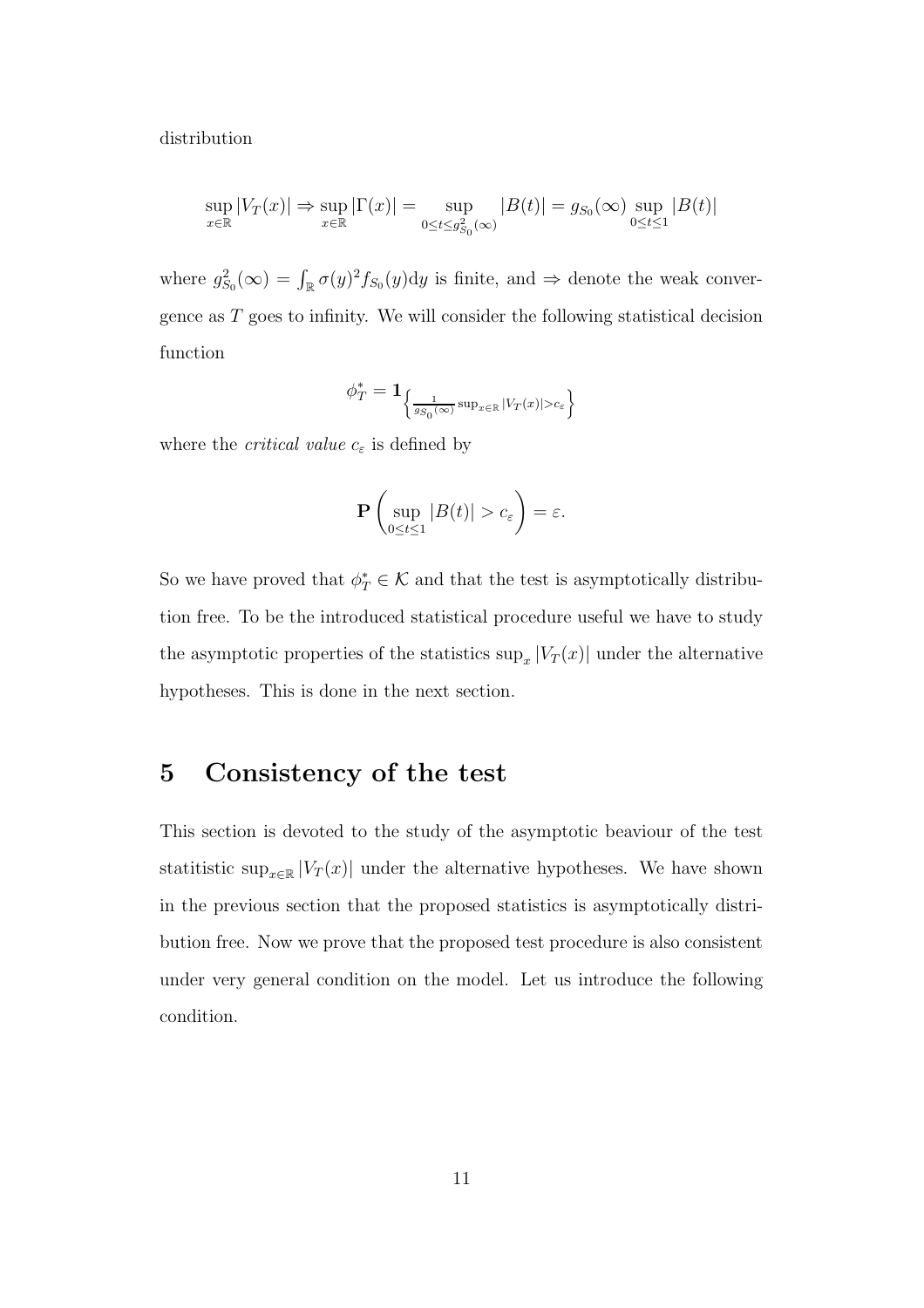C: For some  $x \in \mathbb{R}$  it holds

$$
\int_{-\infty}^{+\infty} \mathbf{1}_{(-\infty,x]}(y)(S_0(y) - S_1(y))f_{S_1}(y)dy \neq 0.
$$

**Theorem 3.** Let  $S_0$  and  $S_1$  belong to  $S_\sigma$  and the condition  $C$  be satisfied. Then the test based on the statistical decision function

$$
\phi_T^* = \mathbf{1}_{\left\{\frac{1}{g_{S_0}(\infty)} \sup_{x \in \mathbb{R}} |V_T(x)| > c_{\varepsilon}\right\}}
$$

is consistent.

*Proof.* To prove the consistency it is enough to show that, under  $H_1$ 

$$
\mathbf{P}\left(\lim_{T\to+\infty}\sup_{x\in\mathbb{R}}|V_T(x)|=+\infty\right)=1.
$$

We can write

$$
\sup_{x \in \mathbb{R}} |V_T(x)| \ge \sqrt{T} \sup_{x \in \mathbb{R}} |A_T(x)| - \sup_{x \in \mathbb{R}} |V_T^1(x)|,
$$

where  $V_T^1(x)$  and  $A_T(x)$  are given as follows. Under  $H_1$ , by Theorem [2](#page-7-1) the process

$$
V_T^1(x) = \frac{1}{\sqrt{T}} \int_0^T \mathbf{1}_{(-\infty, x]}(X_t) (\mathrm{d}X_t - S_1(X_t) \mathrm{d}t)
$$

weakly converges to the corresponding Gaussian process so the limit process is tight. On the other hand,

$$
A_T(x) = \frac{1}{T} \int_0^T \mathbf{1}_{(-\infty, x]}(X_t)(S_0(X_t) - S_1(X_t)) \mathrm{d}t
$$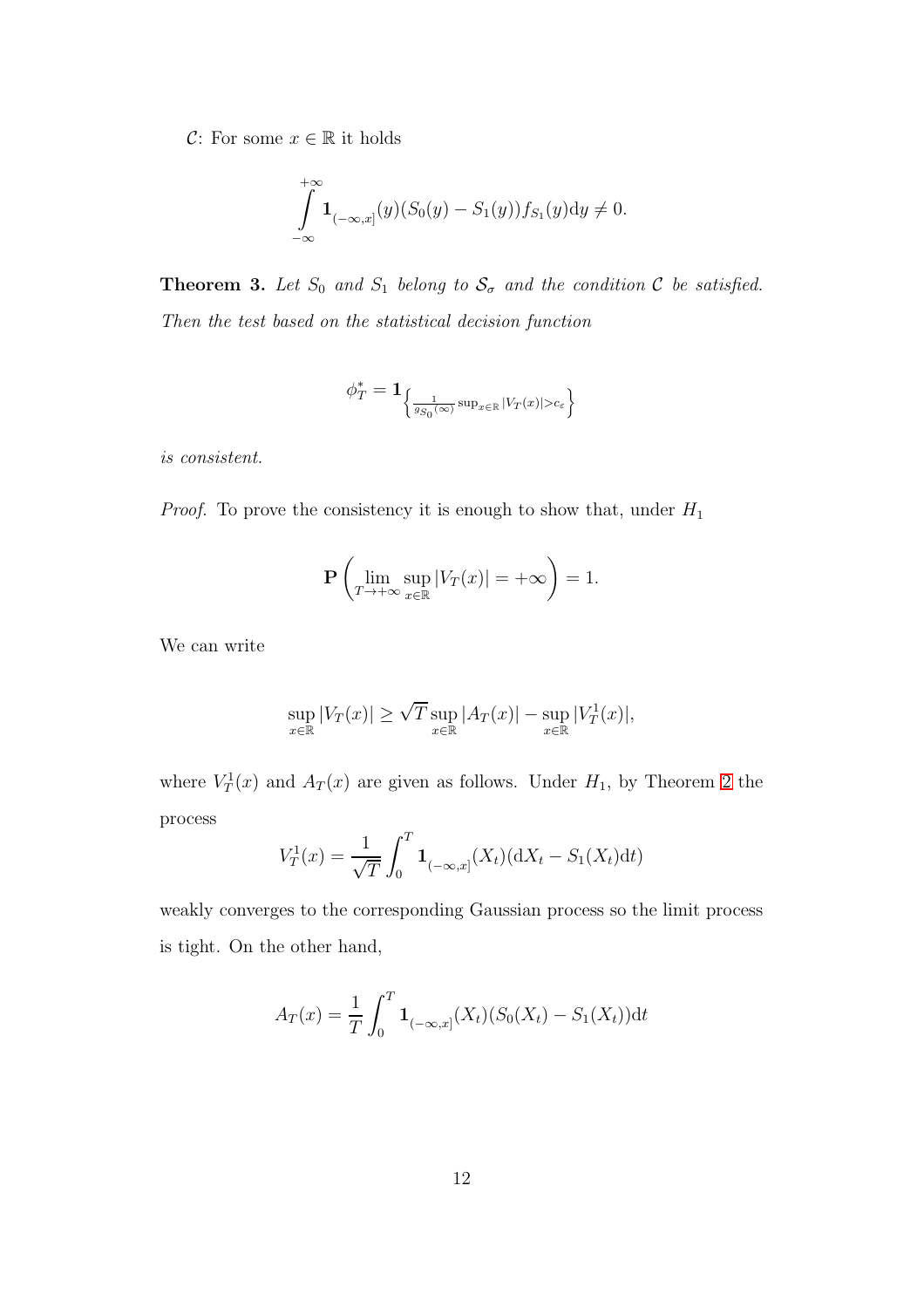converges a.s. uniformly in  $x$  to

$$
A(x) = \int_{-\infty}^{+\infty} \mathbf{1}_{(-\infty,x]}(y)(S_0(y) - S_1(y))f_{S_1}(y)dy.
$$

If the condition  $A$  is satisfied we have

$$
\lim_{T \to +\infty} \sqrt{T} \sup_{x \in \mathbb{R}} |A_T(x)| = +\infty \quad \text{a.s.}
$$

and the test is consistent.

 $\Box$ 

# References

- Durrett, R. (1996). Stochastic Calculus: A Practical Introduction, CRC Press, Boca Raton.
- Gikhman, I.I., Skorohod, A.V. (1972). Stochastic Differential Equations, Springer–Verlag, New York.
- Koul, H.L., Stute, W. (1999). Nonparametric model checks for times series, The Annals of Statistics, 27, 1, 204-236.
- Kutoyants, Y.A. (2004). Statistical Inference for Ergodic Diffusion Processes, Springer, New York.
- Itô, K., McKean, H.P. (1965). Diffusion Processes and Their Sample Paths, Springer-Verlag, Berlin.
- Lin'kov, Y.N. (1981). On the asymptotic power of a statistical test for diffusion type processes. (Russian) Theory of random processes, 9, 61–71.
- Negri, I. (1998). Stationary distribution function estimation for ergodic diffusion process, Statistical Inference for Stochastic Processes, 1, 61–84.
- Nishiyama, Y. (1999). A maximal inequality for continuous martingales and M-estimators in a Gaussian white noise model, The Annals of Statistics,